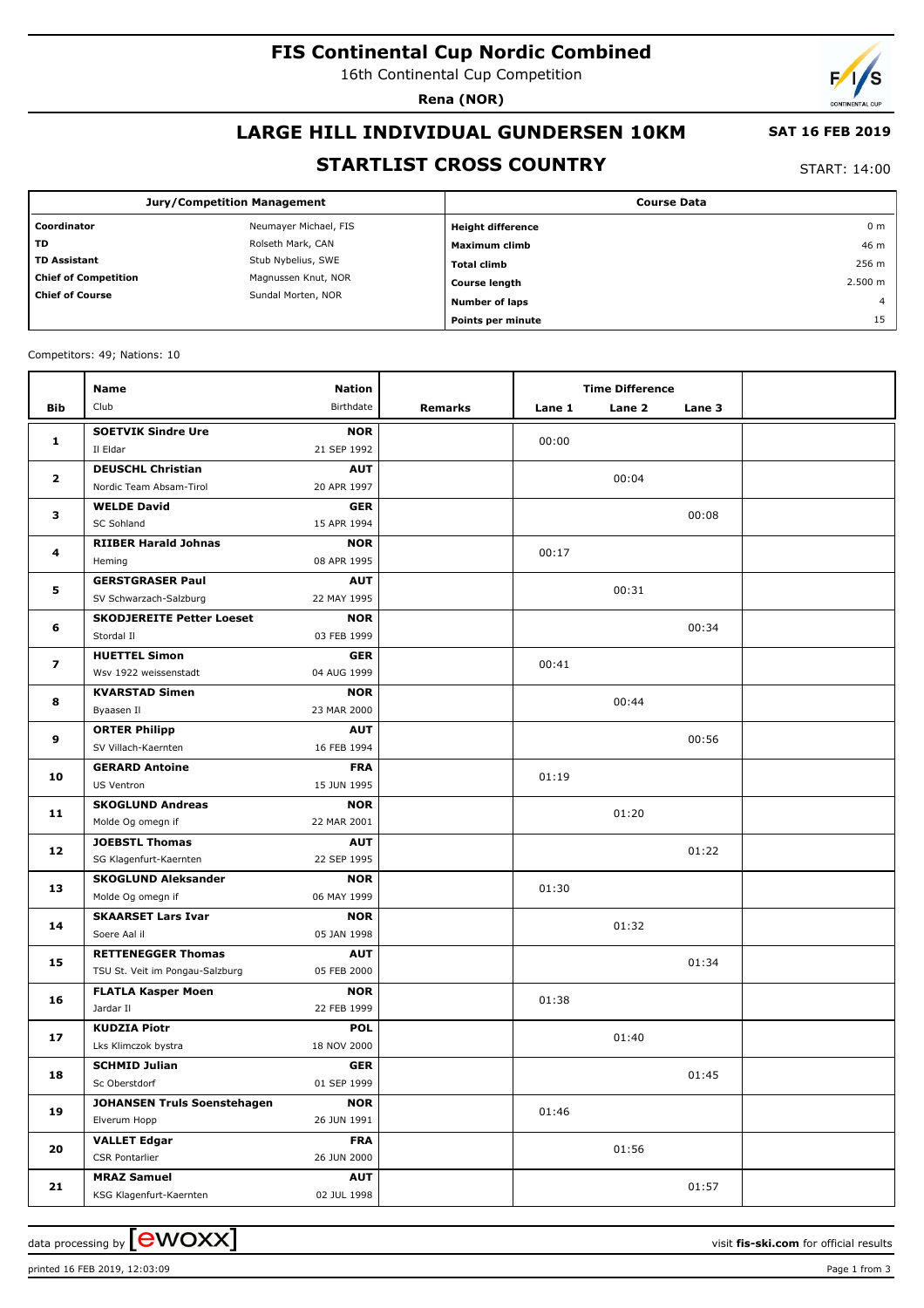# **FIS Continental Cup Nordic Combined**

16th Continental Cup Competition

**Rena (NOR)**



## **LARGE HILL INDIVIDUAL GUNDERSEN 10KM**

### **SAT 16 FEB 2019**

## **STARTLIST CROSS COUNTRY**

START: 14:00

| Bib | Name<br>Club                             | <b>Nation</b><br>Birthdate | Remarks | Lane 1 | <b>Time Difference</b><br>Lane 2 | Lane 3 |               |
|-----|------------------------------------------|----------------------------|---------|--------|----------------------------------|--------|---------------|
|     | <b>HAHN Martin</b>                       | <b>GER</b>                 |         |        |                                  |        |               |
| 22  | VSC Klingenthal                          | 06 MAY 1997                |         | 02:03  |                                  |        |               |
| 23  | <b>PFORDTE Maximilian</b>                | <b>GER</b>                 |         |        | 02:10                            |        |               |
|     | WSV Gruena.                              | 25 JUN 1998                |         |        |                                  |        |               |
| 24  | <b>TASCHLER Martin</b>                   | ITA                        |         |        |                                  | 02:13  |               |
|     | AMATEURSKICLUB TOBLACH - DOBBIACO        | 11 AUG 1997                |         |        |                                  |        |               |
| 25  | <b>VAXELAIRE Lilian</b>                  | <b>FRA</b>                 |         | 02:15  |                                  |        |               |
|     | S.C xonrupt                              | 04 FEB 1998                |         |        |                                  |        |               |
| 26  | <b>JAROSZ Mateusz</b>                    | <b>POL</b>                 |         |        | 02:16                            |        |               |
|     | Ts Wisla zakopane<br><b>DAGN Florian</b> | 22 APR 2002<br><b>AUT</b>  |         |        |                                  |        |               |
| 27  | Kitzbueheler Ski Club - KSC              | 10 DEC 1999                |         |        |                                  | 02:16  |               |
|     | <b>GALUNIN Artem</b>                     | <b>RUS</b>                 |         |        |                                  |        |               |
| 28  | Nizhny Novgorod                          | 08 OCT 1999                |         | 02:16  |                                  |        |               |
|     | <b>LEHNERT Luis</b>                      | <b>GER</b>                 |         |        |                                  |        |               |
| 29  | Wsv Oberaudorf                           | 12 JUN 2000                |         |        | 02:17                            |        |               |
|     | <b>MAIERHOFER Manuel</b>                 | ITA                        |         |        |                                  |        |               |
| 30  | <b>GS FIAMMEGIALLE</b>                   | 17 DEC 1992                |         |        |                                  | 02:18  |               |
|     | <b>RETTENEGGER Stefan</b>                | <b>AUT</b>                 |         |        |                                  |        |               |
| 31  | SK Saalfelden                            | 03 FEB 2002                |         | 02:19  |                                  |        |               |
|     | <b>JARZABEK Dawid</b>                    | <b>POL</b>                 |         |        |                                  |        |               |
| 32  | Ts Wisla zakopane                        | 03 MAR 1999                |         |        | 02:19                            |        |               |
| 33  | <b>BURAAS Lars</b>                       | <b>NOR</b>                 |         |        |                                  | 02:22  |               |
|     | Hurdal II                                | 17 JAN 1995                |         |        |                                  |        |               |
| 34  | <b>WELDE Jonas</b>                       | <b>GER</b>                 |         | 02:31  |                                  |        |               |
|     | Sc Sohland                               | 12 MAR 1998                |         |        |                                  |        |               |
| 35  | <b>ANDREWS Grant</b>                     | <b>USA</b>                 |         |        | 02:45                            |        |               |
|     | Steamboat Springs Winter Sports Clu      | 03 DEC 1997                |         |        |                                  |        |               |
| 36  | <b>OTTESEN Emil</b>                      | <b>NOR</b>                 |         |        |                                  | 02:48  |               |
|     | Gausdal Skilag                           | 01 JUL 2001                |         |        |                                  |        |               |
| 37  | <b>TILLER Simen</b>                      | <b>NOR</b>                 |         | 02:50  |                                  |        |               |
|     | Moelven                                  | 26 NOV 1995                |         |        |                                  |        |               |
| 38  | <b>LANGE Jakob</b><br>WSV Kiefersfelden  | <b>GER</b><br>05 AUG 1995  |         |        | 02:54                            |        |               |
|     | <b>PRONIN Ivan</b>                       | RUS                        |         |        |                                  |        |               |
| 39  | Kor1 Vyborgskaya sdushor                 | 16 OCT 1998                |         |        |                                  | 03:05  | Wave 1: 03:00 |
|     | <b>SHUMATE Jared</b>                     | <b>USA</b>                 |         |        |                                  |        |               |
| 40  | Park City Ski and Snowboard              | 06 MAR 1999                |         | 03:06  |                                  |        | Wave 1: 03:00 |
|     | <b>ROCHAT Theo</b>                       | <b>FRA</b>                 |         |        |                                  |        |               |
| 41  | S.C xonrupt                              | 05 FEB 1999                |         |        | 03:07                            |        | Wave 1: 03:00 |
|     | SZCZECHOWICZ Andrzej                     | <b>POL</b>                 |         |        |                                  |        |               |
| 42  | Ts Wisla zakopane                        | 14 SEP 2000                |         |        |                                  | 03:15  | Wave 2: 03:10 |
| 43  | <b>ILVES Andreas</b>                     | <b>EST</b>                 |         |        |                                  |        |               |
|     | Elva Skiclub                             | 28 APR 2000                |         | 03:26  |                                  |        | Wave 2: 03:10 |
| 44  | <b>OVSIANNIKOV Aleksandr</b>             | <b>RUS</b>                 |         |        |                                  |        |               |
|     | Moscow UOR2                              | 27 AUG 1996                |         |        | 03:27                            |        | Wave 2: 03:10 |
|     | <b>PAROLARI Denis</b>                    | ITA                        |         |        |                                  |        |               |
| 45  | LAVAZE' VARENA                           | 14 SEP 1998                |         |        |                                  | 03:40  | Wave 3: 03:15 |
| 46  | <b>GIANMOENA Luca</b>                    | ITA                        |         | 03:41  |                                  |        | Wave 3: 03:15 |
|     | LAVAZE 'VARENA                           | 16 NOV 1997                |         |        |                                  |        |               |
| 47  | <b>LEE Robert</b>                        | <b>EST</b>                 |         |        | 03:50                            |        | Wave 3: 03:15 |
|     | Nomme Sportclub                          | 28 SEP 2001                |         |        |                                  |        |               |

printed 16 FEB 2019, 12:03:09 Page 2 from 3

data processing by **CWOXX** and  $\overline{A}$  wisit **fis-ski.com** for official results